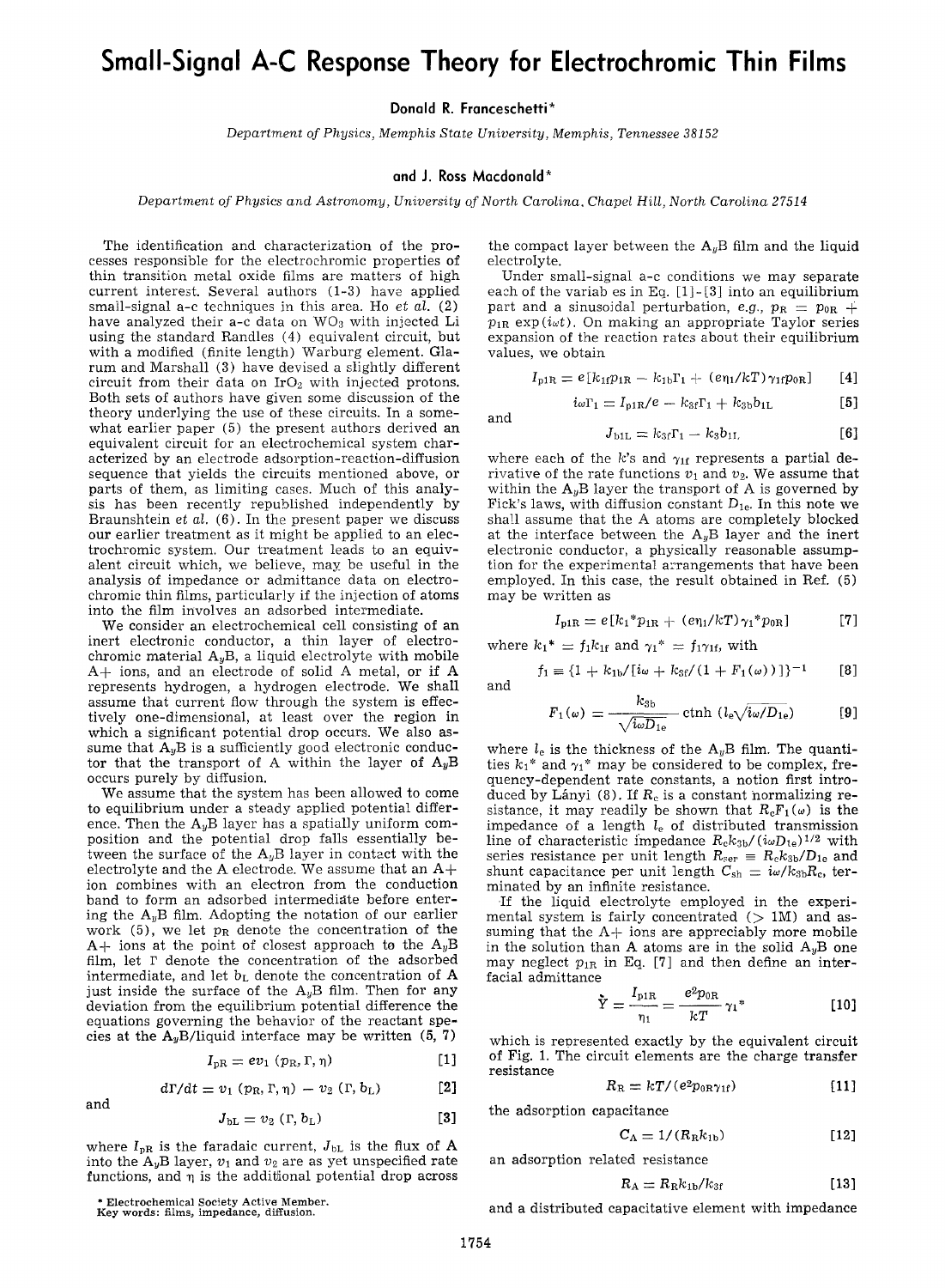

**Fig. 1. Equivalent circuit representing the interfacial impedance.**  See Eq. [10]-[15].

$$
Z_D = Z_{Do} \coth \ (\sqrt{i\omega l_e^2/D_{1e}})/\sqrt{i\omega l_e^2/D_{1e}} \qquad [14]
$$

**with** 

$$
Z_{\rm Do} = R_{\rm R} k_{\rm 1b} l_{\rm e} / k_{3f} D_{\rm 1e} \tag{15}
$$

When the Warburg element and charge transfer resistance in the Randles circuit (2, 4) are replaced by the circuit segment shown in Fig. 1, one obtains the equivalent circuit appropriate for the system considered in this note.



Some impedance plane plots for this generalized Randles circuit are shown in Fig. 2. In Fig. 2(a) we have set  $R_A$  and  $C_A$  equal to zero so that our circuit reduces to that of Ho et al. (2), consisting of a bulk (liquid electrolyte) resistance  $R<sub>x</sub>$ , double layer capacitance  $C_D$ , charge transfer resistance  $R_R$ , and the distributed capacitative element  $Z<sub>D</sub>$ . The figure shows a single semicircular arc, associated with  $R_R$  and  $C_D$ , and a straight segment, with  $45^\circ$  slope which curves to approach a vertical asymptote, characteristic of  $Z_{\rm D}$ . In Fig. 2(b)  $R_A$  and  $C_A$  have been given values so that  $R_A C_A$  >>  $R_R C_D$ , and two semicircular arcs are apparent, the one at lower frequencies being associated with  $R_A$  and  $C_A$ . In Fig. 2(c),  $R_A C_A \approx R_R C_D$  and only a single, approximately semicircular arc is apparent. In fact, the impedance curves of Fig. 2(c) and (a) **are**  almost indistinguishab'e in shape, even though they represent two distinctly different sets of circuit parameters. We are thus led to suggest that any determination of circuit parameters by graphical analysis of impedance plane curves be confirmed by nonlinear least-squares fitting of the data as a function of frequency to the circuit concerned (9).



**Fig. 2. Impedance plane plats for Randles equivalent circuit with charge transfer resistance and Warburg impedance replaced by**  circuit of Fig. 1. The bulk resistance,  $R_x = 1 \Omega$ , double layer capacitance,  $C_D = 1 \mu F$ , and distributed capacitative element  $Z_{Do}$  $\tau_{\rm c} = 1000 \Omega$ ,  $l_{\rm e}^{2}/D_{\rm le} = 250$  sec, are the same for all plots. (a)  $R_{\rm R} = 1000 \Omega$ **40,000** $\Omega$ **,**  $C_{\rm A} = 0$ **,**  $R_{\rm A} = 0$ **.** (b)  $R_{\rm R} = 15,000\Omega$ ,  $C_{\rm A} = 100$   $\mu$ F,  $R_{\rm A}$   $=$  25,000 $\Omega$ . (c)  $R_{\rm R}$   $=$  15,000 $\Omega$ ,  $\textsf{C}_{\rm A}$   $=$  1  $\mu$ F,  $R_{\rm A}$   $=$  25,000 $\Omega$ .